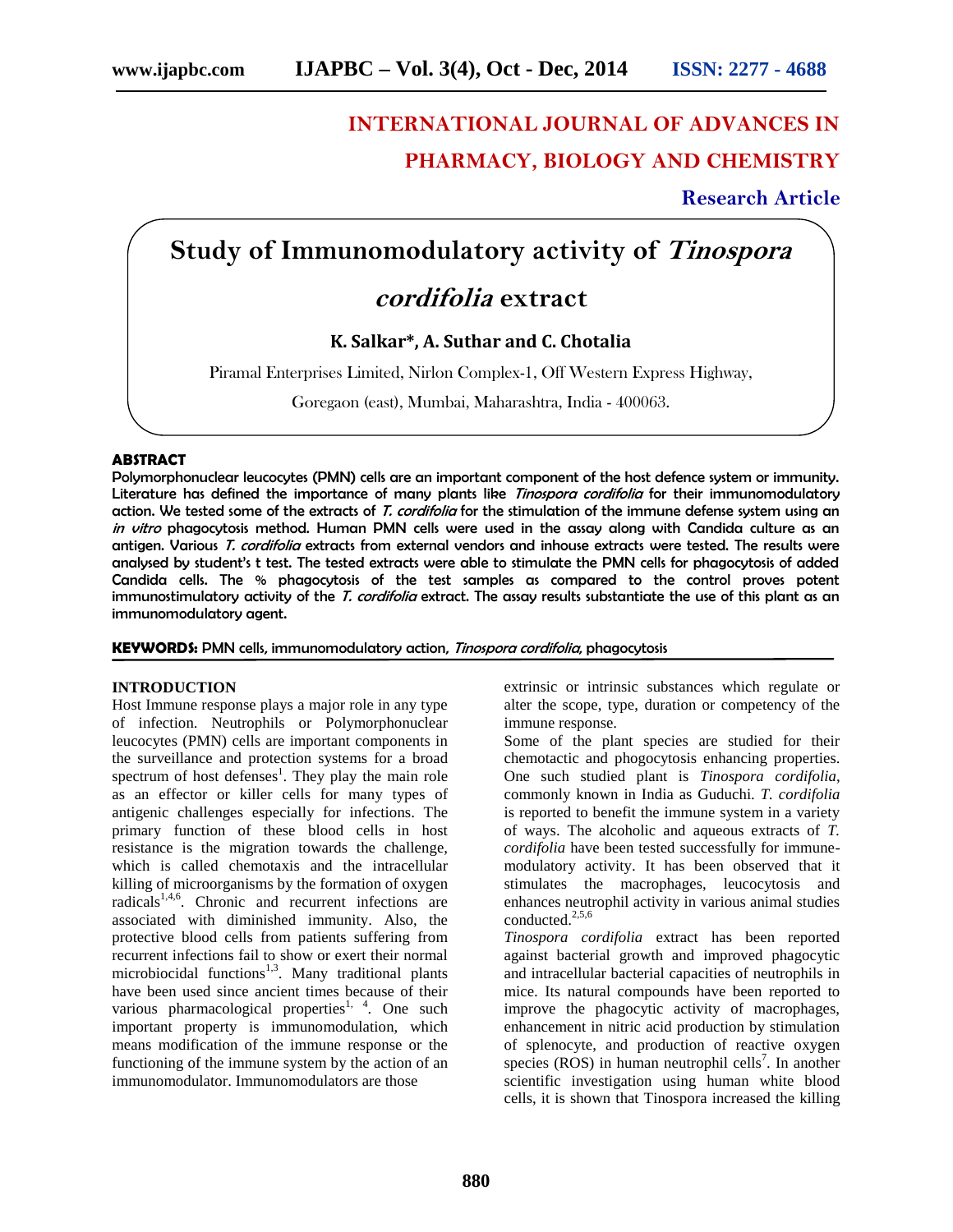ability of macrophages, the immune cells responsible for fighting invaders $8,9,10$ .

This study included the evaluation of *T. cordifolia* extracts for the stimulation of the immune defense system using an *in vitro* phagocytosis method. The assay demonstrated the immunomodulatory activity of *Tinospora cordifolia* and can be used as a preliminary method for screening of immunomodulation activity.

#### **MATERIALS AND METHOD: Samples:**

*Tinospora cordifolia* extracts were procured from two different extract manufacturers in India (Kisalaya Herbals Limited, Madhya Pradesh and Sanat Products Limited). Hydro-alcoholic extracts were used for the study. Also some inhouse samples were included in the study.

#### **Isolation of Polymorphonuclear leucocytes (PMN) cells:**

Blood (20 ml) from healthy human volunteers was collected aseptically. Appropriate consent of the human volunteers and approval from the company – Piramal Enterprises limited was obtained for the experiment. Add 4.0 ml of 4.5 % dextran in saline along with 500 units of heparin. Shake it gently and allow standing for 60 minutes. Aspirate the leucocytes rich plasma. Centrifuge at 400x g for 10 minutes at 4°C. Discard supernatant and resuspend cells in 0.9% Sodium chloride solution to a final concentration of 5 x  $10^7$  cell/ml. Layer 5.0 ml of cell suspension over the percoll gradient and centrifuge at 700 x g for 30 minutes at 25°C in a swinging bucket rotar. Use a sterile pipette and collect the pellet of enriched PMN cells. Wash PMN cells in 0.9% Sodium chloride solution and use for assay.

#### **Preparation of** *Candida albicans* **cells:**

Dilute a suspension of Candida cells with saline solution. Make final concentration to 25 x  $10^7$ cell/ml. Heat in a waterbath at 100°C for 30 minutes.

#### **Assay procedure:**

Take 0.2 ml of PMN cells  $(2 \times 10^7 \text{ cells/ml})$  in 1 ml of HBSS containing 5 % fetal calf serum and 0.05 ml of test sample. Incubate at 37°C for 7 minutes. Add 0.1 ml of Candida cell suspension and incubate at 37°C for 60 minutes. Add EDTA to stop the reaction. Count the number of Candida cells phagocytosed by PMN cells after staining with 5 % fuchsin in phenol solution.

#### **Calculation:**

% phagocytosis = No. of PMN cells containing ingested Candida cells/ 100 PMN cells

#### **Statistical analysis:**

Student's *t-*test was used to determine the significance of difference in the mean values.

#### **RESULTS AND DISCUSSION:**

Plants can provide a supportive therapy to conventional methods for an impaired immune system. In one of the recent study, *Barleria prionitis* was studied for immunomodulatory activities and the plant extract fraction IFBp was found to be a potent immunostimulant, stimulating both the specific and non-specific immune mechanisms  $\frac{11}{1}$ . In another study *Stachys mialhesi* plant extract was evaluated for its immunostimulatory effect using an *in vivo model* and the plant was found effective  $12$ .

The literature shows extensive work on immunostimulation property of *Tinospora cordifolia*. Experimental and clinical data is available which says that the immunostimulation property of *Tinospora cordifolia* can be attributed to its ability to stimulate macrophage activation which in turns leads to granulocyte-monocyte colony stimulation factor. In a study carried out by U.Sharma et al, where they have studied the immunomodulatory activity of different fractions and extracts of stem of *Tinospora cordifolia* using the PMN-phagocytic function studies, it has been shown that the immunostimulatory property of *Tinospora cordifolia* can be attributed to the synergistic effect of group of  $compounds<sup>13</sup>$ .

In our present study, immunomodulatory activity of different fractions and extracts of stem of *Tinospora cordifolia* were evaluated using the polymorphonuclear neutrophil (PMN) phagocytic function studies.The present study substantiates the same property of *Tinospora cordifolia* through an *in vitro* slide method of phagocytosis. The method is simple to perform and gives an *in situ* view of the internal mechanism of phagocytosis. The method can be employed on routine basis at primary level for screening of plants for immunomodulatory activity.

The plant extract samples from external vendors and extracts prepared in-house were analyzed for the said property. All samples were tested at two different concentrations of 0.5 and 1.0 mg/ml. Six samples of aqueous extracts obtained from different vendors showed the immunomodulatory activity of the plant. Five samples were able to stimulate the cells for phagocytosis in a dose dependent manner and one sample failed to stimulate the PMN cells. The % phagocytosis of approximately 30 % was observed for the active extracts at a 1.0 mg/ml concentration (table 1). Thus it can be said that the plant is able to stimulate the cells for phagocytosis. The inhouse samples of both aqueous and hydro-alcoholic extracts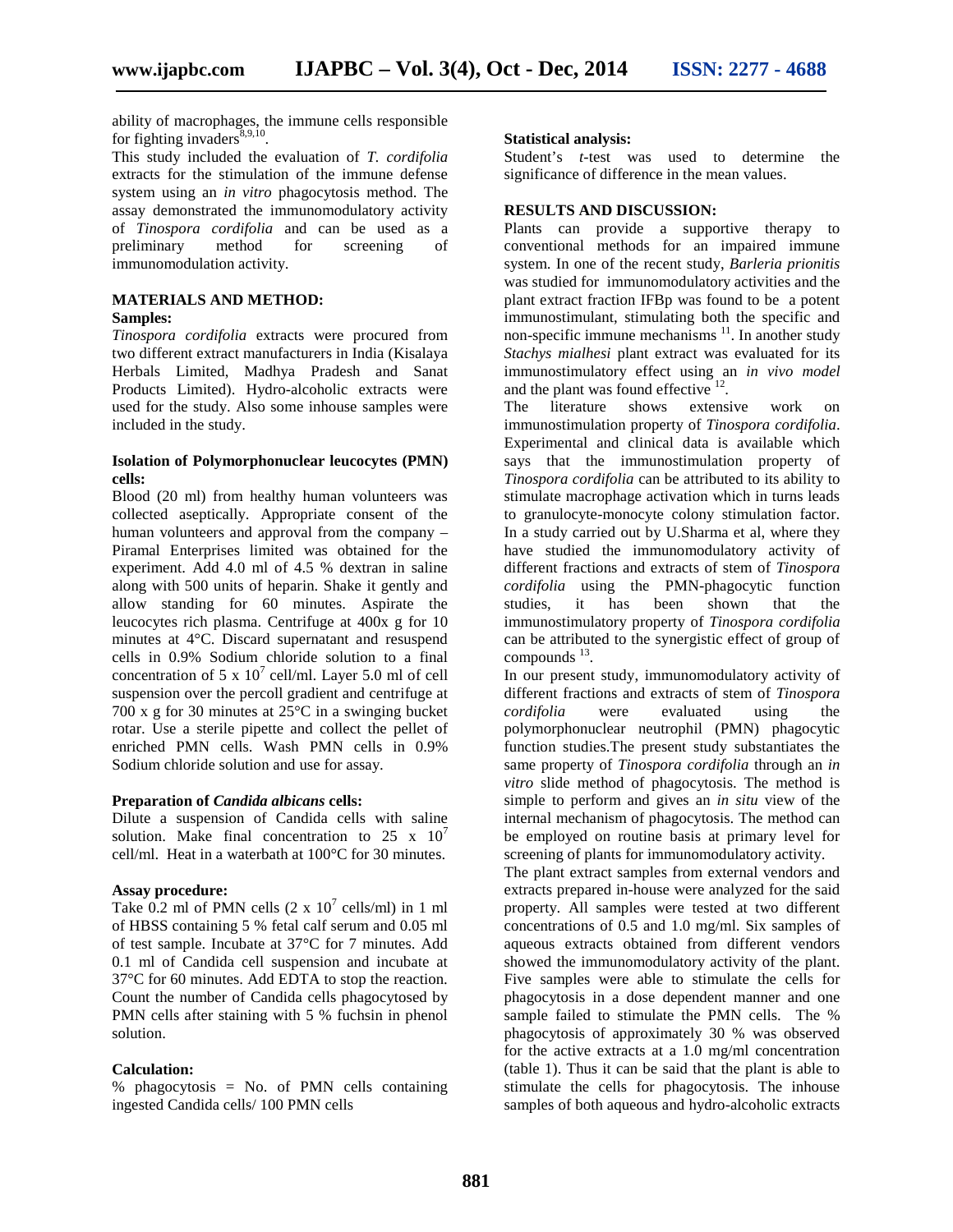showed a significant value of % phagocytosis with an average value of 35 to 40% (table 2). The results obtained over here once again prove the immunostimulation property of *Tinospora cordifolia* as the plant extracts were able to stimulate the cells for phagocytosis in dose dependent manner.

Some scientists have investigated the immunostimulation property of Tinospora using different study models. The therapeutic potential of *Tinospora cordifolia*, was studied to assess the immunomodulatory activity using in-vitro as well as ex vivo models by R.Upadhyaya et al and significant effect on cytokine profile was obtained  $14$ . In another study carried out by More P. et al, *Tinospora* was shown to have a significant effect on macrophage activation thus proving its immunomodulation property <sup>15</sup>.

This property of the plant can be explored to use in many disease conditions as an adjuvant therapy. Like many infectious agents are becoming resistant to currently used antibiotics, in such cases this plant based formulation can be used to enhance the immune response of the patient and bring the cells at the site of infection and increase its killing capacity.

In other disease conditions like recurrent UTI infections, this immunostimulatory activity of the *T. cordifolia* will be useful to flush off the adhering infectious organisms from the mucosal surfaces by enhancing the phagocytosing activity of the cells of the immune system. Further studies are carried out to develop this plant extract into an oral formulation.

#### **CONCLUSION**

The evaluated extracts of *Tinospora cordifolia* showed immunostimulatory activity as evident from the results of phagocytosis assay. The activity was dose dependent when tested at different concentrations. These results demonstrate the immunomodulatory potential of *Tinospora cordifolia* extract. The immune system study shows that phagocytosis is an important attribute of the human immune system. The higher phagocytosis percentage value in turn exhibits improved immune mechanism. this study further upholds the immunomodulatory potential of *Tinospora cordifolia* plant extract.

|    | <b>Concentration</b> (mg/ml)                          | % Phagocytosis (n=4)                     |
|----|-------------------------------------------------------|------------------------------------------|
| 1. | Control<br>T.cordifolia (KG/282)                      | $7.19 \pm 0.94$                          |
|    | $0.5$ mg/ml<br>$1.0$ mg/ml                            | $27.93 \pm 2.099*$<br>$36.52 \pm 1.769*$ |
| 2. | T.cordifolia (113062)<br>$0.5$ mg/ml                  | $19.00 \pm 5.00$                         |
| 3. | $1.0$ mg/ml<br>T.cordifolia-13101445                  | $32.50 \pm 0.5*$                         |
| 4. | $0.5$ mg/ml<br>$1.0$ mg/ml<br>T.cordifolia -TE/03/635 | $4.62 \pm 0.66$<br>$8.71 \pm 0.34$       |
|    | $0.5$ mg/ml<br>$1.0$ mg/ml                            | $19.62 \pm 0.81*$<br>$27.83 \pm 0.36^*$  |
| 5. | T.cordifolia -SDA/104<br>$0.5$ mg/ml                  | $21.77 \pm 1.88*$                        |
| 6. | $1.0$ mg/ml<br>T.cordifolia - KA/16304                | $30.81 \pm 0.38*$                        |
|    | $0.5$ mg/ml<br>$1.0$ mg/ml                            | $27.22 \pm 0.42*$<br>$30.55 \pm 4.1*$    |

**Table 1** Immuno- modulatory activity of *T.cordifolia* extracts (sample from external vendor)

 $*p<0.05$  is significant when compared to control by student's 't' test